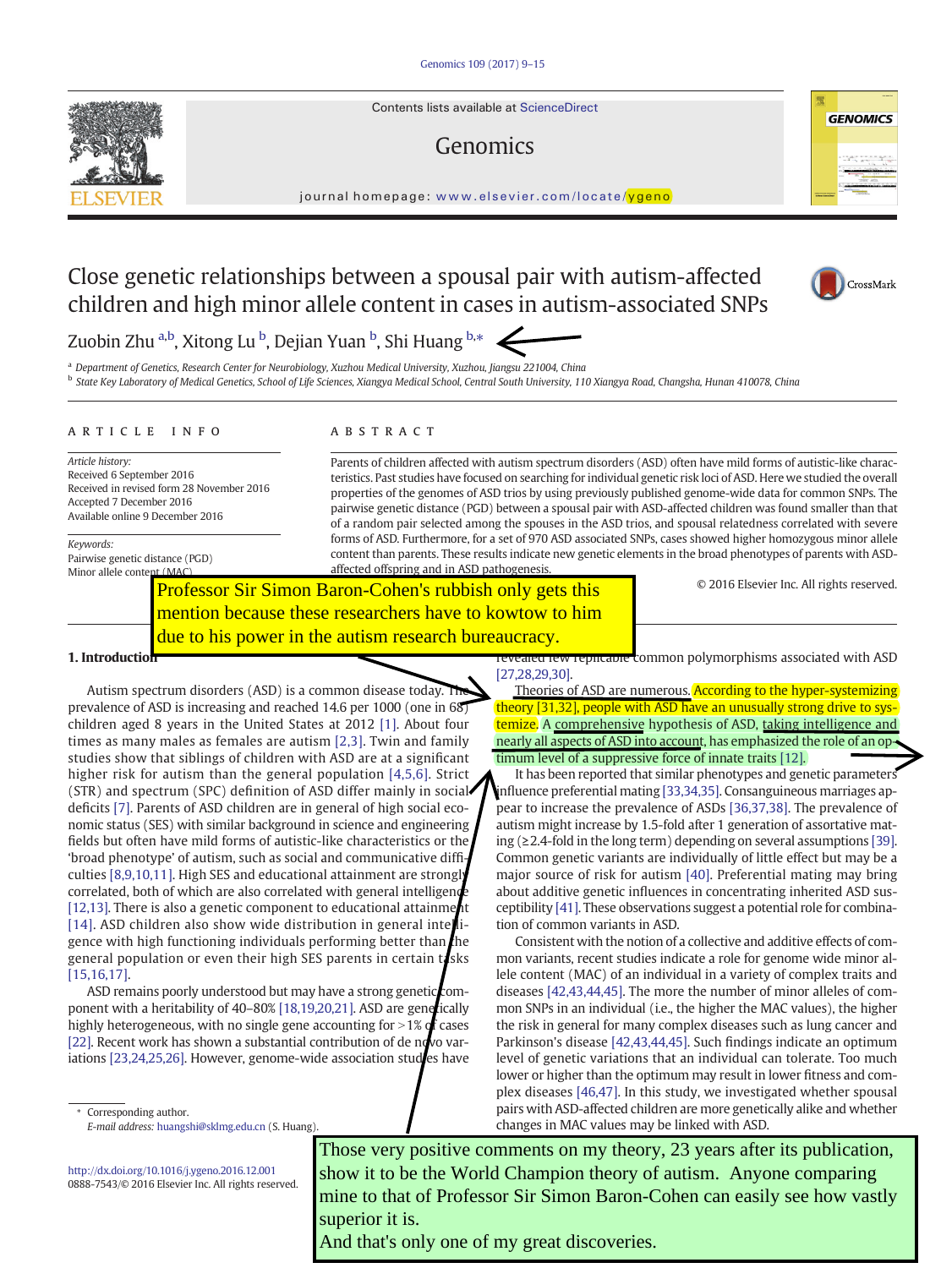<span id="page-1-0"></span>analysis. After outlier exclusion, there were 320 spouses in AGP stage 1 trios, 283 spouses in AGP stage 2 trios, 133 spouses in Miami ASD trios, 125 spouses in OZALC data and 22 spouses in CEU data (Supplementary Fig. S1).

#### 4.3. Comparison of parental pair distance with a random pair distance

To generate random pair distance for comparison with a parental pair, we calculated the distance between a father in a parental pair and each of the female individuals in the parents cohort. We then compared the parental pair distance with the middle ranked distance among the randomly paired distances. We did this for all parental pairs and performed pairwise t-test to determine whether the parental pair distance is significantly smaller than the middle ranked random pair. The middle ranked distance among the random pairs, relative to average distance of random pairs, should be less sensitive to influence by very large or very small distances from certain random pairs that may be due to paring of demographically very distant or very close individuals that may represent a small fraction of our selected cohort despite our best effort to select homogeneous populations. For example, 20 outliers in an otherwise homogeneous cohort of 300 may significantly raise the average random pair distance but would only marginally affect the middle ranked random pair distance.

#### 4.4. Selection of SNPs within ASD-associated genes

The ASD associated genes were obtained from the published papers [\[49\].](#page--1-0) We first selected the ASD-associated SNPs as those that are located within the ASD associated genes, or within 1000 base pairs upstream or downstream and the UTR regions of these genes. Using the pairwise linkage disequilibrium (LD) option of PLINK, we calculated the LD of each neighboring SNPs (the LD window was 1 million base pairs on the same chromosome). If there were two or more SNPs in LD with  $R^2 > 0.5$ , we randomly selected one among these SNPs.

#### 4.5. Statistical analysis

The population used for calculating the pairwise genetic distance (PGD) were homogeneous groups with outliers excluded by "GCTA" (genome-wide complex trait analysis). PGD were scored using a software as described in previous studies [\[43,44\]](#page--1-0). Every non-repetitive pair within a population was scored to produce the average PGD. The PGD software measures genetic distance between two individuals by the number of mismatched SNPs. For homozygous (Hom) vs Hom mismatch such as CC vs TT, a difference of 1 was scored. For Hom vs Het such as CC vs CT, a difference of 0.5 was scored. For Het vs Het such as CT vs CT, a difference of 0.5 was scored, which is based on the following reasoning. When there is AB v AB match, there are two situations depending on the haplotypes. First, if haplotypes are matched, the two hets would be identical (AB matched with AB) and it would take 0 mutation to convert AB to AB. Second, if haplotypes are not matched, AB would be matched with BA. It would take 2 mutations to convert AB into BA. Since only 50% of het vs het matches would be AB vs BA, so the overall number of mutations required to make AB and BA equal to AB in terms of haplotype matches is  $0.5 \times 2 = 1$ , which is 50% lower than that required for changing AA to BB. Since we score AA v BB as a difference of 1, the score for AB v AB is naturally 0.5. We verified this approach by comparing the PGD in X chromosome for CEU females vs CEU males using HapMap SNP data and found them to be similar as expected. In contrast, a software based on IBS (identical by status) such as PEAS that score A/B vs A/B as 0 showed the males to have much greater PGD in X than females [\[53\]](#page--1-0). For the missing genotypes N/N, N/N vs Hom was scored as 0 and N/N vs Het as 0.5. All the PGD (or the ratio of homozygous genotype) were expressed as total number of the distance ( $\bullet$ homozygous SNPs) divided by the total number of SNPs that actual used except the N/N.

The MAF of each SNP was calculated by PLINK and SNP Tools for Microsoft Excel [\[52,59\].](#page--1-0) From MAF data of controls we obtained the MA set, which excluded non-informative SNPs with  $MAF = 0$  in both cases and controls or with  $MAF = 0.5$  in controls.

Minor allele content (MAC) means the ratio of the number of minor alleles divided by the total number of SNPs scanned.

#### Acknowledgements

This work was supported by the National Natural Science Foundation of China grant 81171880 and the National Basic Research Program of China grant 2011CB51001 (S.H.).

The datasets used in this manuscript were obtained from dbGaP at <http://www.ncbi.nlm.nih.gov/sites/entrez?Db=gap>. The dbGaP accession numbers include phs000267.v4.p2, phs000436.v1.p1and phs000181.v1.p1. We thank the Contributing Investigator phs000267.v4.p2, Stephen W. Scherer, Bernie Devlin,etc.; phs000436.v1.p1, Margaret A. Pericak-Vance; phs000181.v1.p1, Andrew C. Heath, Richard D. Todd, Pamela A. Madden, Alexandre Todorov etc. The Autism Genome Project (AGP) Consortium were supported by the National Institutes of Health, Bethesda, MD, USA, (phs000267.v1.p1). (HD055751,HD055782, HD055784, HD35465, MH52708, MH55284, MH57881, MH061009, MH06359, MH066673, MH080647, MH081754, MH66766, NS026630, NS042165 and NS049261). The Miami study were supported by the National Institutes of Health, Bethesda, MD, USA(AUT R01 R01MH080647 and AUT PPG P01NS026630) and Hussman Foundation(Gift). The Australian twin-family study of alcohol use disorder (OZALC study) were supported by HHSN268200782096C. NIH contract "High throughput genotyping for studying the genetic contributions to human disease". National Institutes of Health, Bethesda, MD, USA(phs000181.v1.p1). The content is solely the responsibility of the authors and does not necessarily represent the official views of the funding agencies.

#### Appendix A. Supplementary data

Supplementary data to this article can be found online at [http://dx.](http://dx.doi.org/10.1016/j.ygeno.2016.12.001) [doi.org/10.1016/j.ygeno.2016.12.001.](http://dx.doi.org/10.1016/j.ygeno.2016.12.001)

#### References

- [1] [D.L. Christensen, J. Baio, K. Van Naarden Braun, D. Bilder, J. Charles, J.N. Constantino,](http://refhub.elsevier.com/S0888-7543(16)30130-6/rf0005) [J. Daniels, M.S. Durkin, R.T. Fitzgerald, M. Kurzius-Spencer, L. Lee, S. Pettygrove, C.](http://refhub.elsevier.com/S0888-7543(16)30130-6/rf0005) [Robinson, E. Schulz, C. Wells, M.S. Wingate, W. Zahorodny, M. Yeargin-Allsopp,](http://refhub.elsevier.com/S0888-7543(16)30130-6/rf0005) [Prevalence and characteristics of autism Spectrum disorder among children aged](http://refhub.elsevier.com/S0888-7543(16)30130-6/rf0005) 8 years — [autism and developmental disabilities monitoring network, 11 sites, Unit](http://refhub.elsevier.com/S0888-7543(16)30130-6/rf0005)[ed States, 2012, Surveill. Summ. 65 \(2016\) 1](http://refhub.elsevier.com/S0888-7543(16)30130-6/rf0005)–23.
- [2] [C. Lord, E. Schopler, D. Revicki, Sex differences in autism, J. Autism Dev. Disord. 12](http://refhub.elsevier.com/S0888-7543(16)30130-6/rf0010) [\(1982\) 317](http://refhub.elsevier.com/S0888-7543(16)30130-6/rf0010)–330.
- [3] L. Wing, Diagnosis and defi[nition, in: L. Wing \(Ed.\), Early Childhood Autism, second](http://refhub.elsevier.com/S0888-7543(16)30130-6/rf0015) [ed.Pergamon, Oxford, 1976](http://refhub.elsevier.com/S0888-7543(16)30130-6/rf0015).
- [4] [C.L. Wood, F. Warnell, M. Johnson, A. Hames, M.S. Pearce, H. McConachie, J.R. Parr,](http://refhub.elsevier.com/S0888-7543(16)30130-6/rf0020) [Evidence for ASD recurrence rates and reproductive stoppage from large UK ASD re](http://refhub.elsevier.com/S0888-7543(16)30130-6/rf0020)[search family databases, Autism Res. 8 \(2015\) 73](http://refhub.elsevier.com/S0888-7543(16)30130-6/rf0020)–81.
- [5] [A. Bailey, A. Le Couteur, I. Gottesman, P. Bolton, E. Simonoff, E. Yuzda, M. Rutter, Au](http://refhub.elsevier.com/S0888-7543(16)30130-6/rf0025)[tism as a strongly genetic disorder: evidence from a British twin study, Psychol.](http://refhub.elsevier.com/S0888-7543(16)30130-6/rf0025) [Med. 25 \(1995\) 63](http://refhub.elsevier.com/S0888-7543(16)30130-6/rf0025)–77.
- [6] [D.H. Geschwind, Advances in autism, Annu. Rev. Med. 60 \(2009\) 367](http://refhub.elsevier.com/S0888-7543(16)30130-6/rf0030)–380.
- [M.C. Lai, M.V. Lombardo, B. Chakrabarti, S. Baron-Cohen, Subgrouping the autism](http://refhub.elsevier.com/S0888-7543(16)30130-6/rf0035) 'spectrum": refl[ections on DSM-5, PLoS Biol. 11 \(2013\) e1001544](http://refhub.elsevier.com/S0888-7543(16)30130-6/rf0035).
- [8] [D.V. Bishop, M. Maybery, A. Maley, D. Wong, W. Hill, J. Hallmayer, Using self-report](http://refhub.elsevier.com/S0888-7543(16)30130-6/rf0040) [to identify the broad phenotype in parents of children with autistic spectrum disor](http://refhub.elsevier.com/S0888-7543(16)30130-6/rf0040)[ders: a study using the autism-spectrum quotient, J. Child Psychol. Psychiatry 45](http://refhub.elsevier.com/S0888-7543(16)30130-6/rf0040) [\(2004\) 1431](http://refhub.elsevier.com/S0888-7543(16)30130-6/rf0040)–1436.
- [9] [J. Piven, P. Palmer, D. Jacobi, D. Childress, S. Arndt, Broader autism phenotype:](http://refhub.elsevier.com/S0888-7543(16)30130-6/rf0045) [evidence from a family history study of multiple-incidence autism families,](http://refhub.elsevier.com/S0888-7543(16)30130-6/rf0045) [Am. J. Psychiatry 154 \(1997\) 185](http://refhub.elsevier.com/S0888-7543(16)30130-6/rf0045)–190.
- [10] [R. Landa, S.E. Folstein, C. Isaacs, Spontaneous narrative-discourse performance of](http://refhub.elsevier.com/S0888-7543(16)30130-6/rf0050) [parents of autistic individuals, J. Speech Hear. Res. 34 \(1991\) 1339](http://refhub.elsevier.com/S0888-7543(16)30130-6/rf0050)–1345.
- [11] S. Narayan, B. Moyes, S. Wolff, Family characteristics of autistic children: a furth [report, J. Autism Dev. Disord. 20 \(1990\) 523](http://refhub.elsevier.com/S0888-7543(16)30130-6/rf0055)–535.
- [12] [R.P.M. Clarke, A theory of general impairment of gene-expression manifesting](http://refhub.elsevier.com/S0888-7543(16)30130-6/rf0060) [as autism, Personal. Individ. Differ. 14 \(1993\) 465](http://refhub.elsevier.com/S0888-7543(16)30130-6/rf0060)–482.
- [13] [I.J. Deary, S. Strand, P. Smith, C. Fernandes, Intelligence and educational achieve](http://refhub.elsevier.com/S0888-7543(16)30130-6/rf0065)[ment, Intelligence 35 \(2007\) 13](http://refhub.elsevier.com/S0888-7543(16)30130-6/rf0065)–21.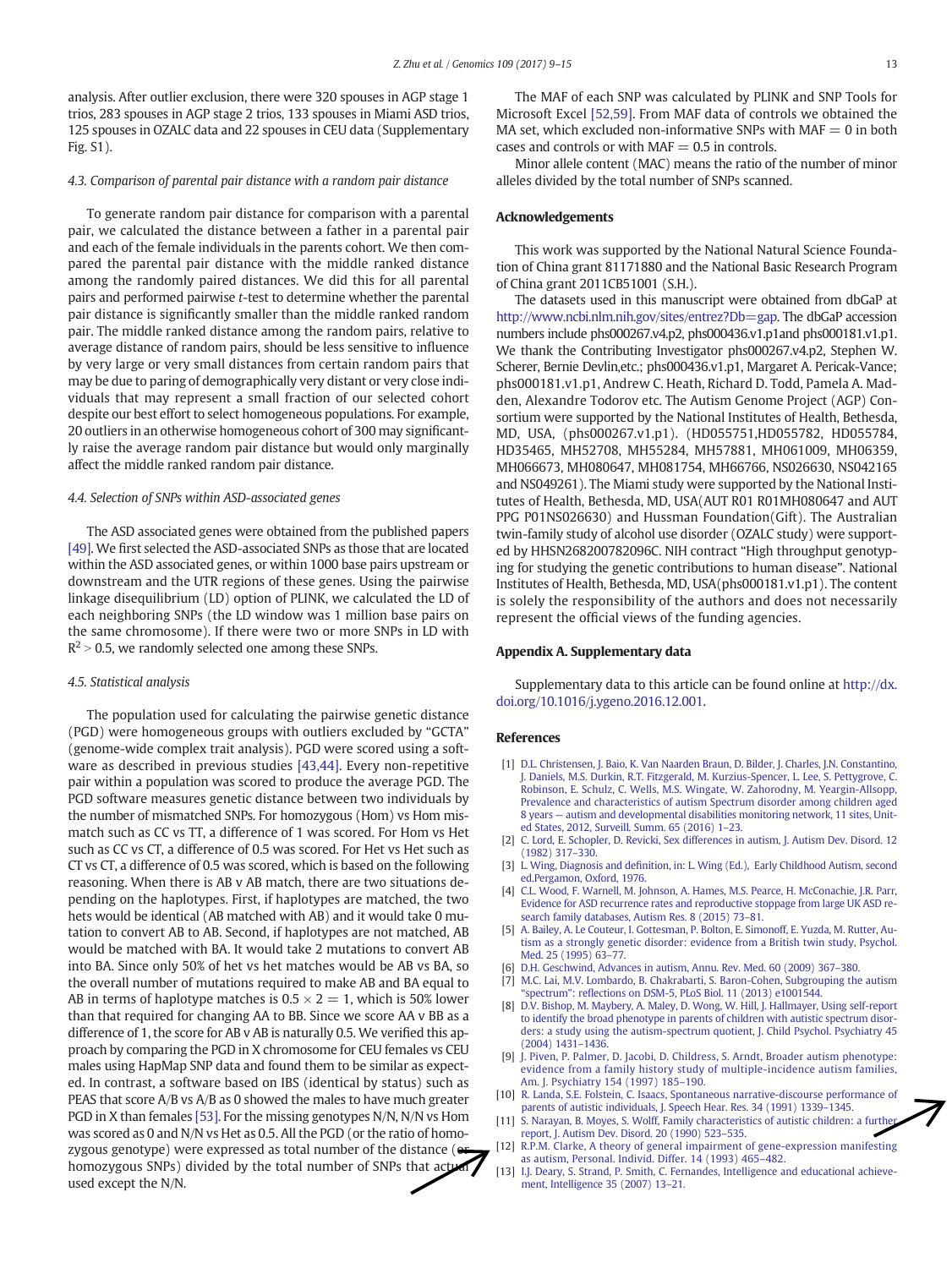Person. individ. Diff. Vol. 14, No. 3, pp. 465-482, 1993 Printed in Great Britain. All rights reserved

## A THEORY OF GENERAL IMPAIRMENT OF GENE-EXPRESSION MANIFESTING AS AUTISM

### ROBIN P. M. CLARKE

9 Augusta Road, Moseley, Birmingham B13 8AJ, England

#### (Received 20 September 1991; received for publication 14 July 1992)

Summary—This is the first part of a combined theory of autism and general intelligence (IQ). It is argued that general impairment of gene-expression, produced by a diversity of environmental and genetic causes, is in moderation advantageous in suppressing genetic idiosyncracies. But in excess it will produce a condition involving abnormalities of appearance and behaviour, with a particular relationship to high parental social class and IQ and with particular sex distributions. Characteristics and findings relating to schizophrenia, manic-depressive illness, or neuroses indicate that they cannot reasonably be considered manifestations of excessive general impairment of gene-expression. By contrast, characteristics and findings relating to autism accord very well with this conception. The suggestion is that autism involves primary abnormalities in diverse parts of the brain and in diverse psychological functions. By this means are explained not only the diverse behavioural abnormalities but also such peculiarities as the physical characteristics and the differential distributions of autistic subcategories with respect to social class and sex. Random binding to DNA may be a substantial agent of general impairment of gene-expression.

It will be argued that the most prominent effect of general impairment of gene-expression is the production of individual differences in innate general intellectual ability, by variable degrees of suppression of certain characteristics that tend to produce slowing and errors in intellectual processing. But that in excess it causes the autistic syndrome. The full application of the theory to intelligence and its correlates will be presented in a separate paper.

There have been many theories of autism. But there appear to be no other theories of how general impairment of gene-expression would manifest itself.

The present theory differs from other theories of autism in having the following combination of characteristics.

It is founded on an argument from well-established biological principles, providing it with a basis in the context of evolution by natural selection. Indeed, several hypotheses that emerged in the course of development of the theory turned out to be already well-established findings, namely the association of reliability of expression with advantageousness, the re-emergence of long-suppressed characteristics and the conservatism and resistance to change of characteristics other than of appearance and behaviour.

It provides an explanation of why such a severely biologically disadvantageous condition is not eliminated by natural selection, and of why it is a relatively common mode of failure of the brain.

It addresses an exceptionally broad range of findings about autism (and IQ). These include the wide diversity of behavioural abnormalities (listed in Table 2), including some particularly odd ones, such as the distinctive hand-flapping and posturing, and also the physical stigmata, attractiveness of appearance, special skills, above-average parental IQ and differentially elevated parental social class, the fourfold preponderance of males among the severely autistic, and the tenfold preponderance among the mildly autistic.

Numerous specialist readers have found not one finding to cast doubt on the theory, nor any flaw in the arguments presented here. This was not for want of hostility.

And yet the theory cannot validly be dismissed as untestable, or as equally compatible with any conceivable findings. Were such a criticism justified, it would be possible to provide some substantiation by substituting, in place of findings about autism, the findings about other conditions such as schizophrenia, manic-depressive illness, or the like, and then rewriting the pages that follow so as to explain all those findings instead. It will become clear that any such explanations would be not merely speculative but absurd and incredible. For example, why should general impairment of gene-expression manifest as alternating mania and depression? Why should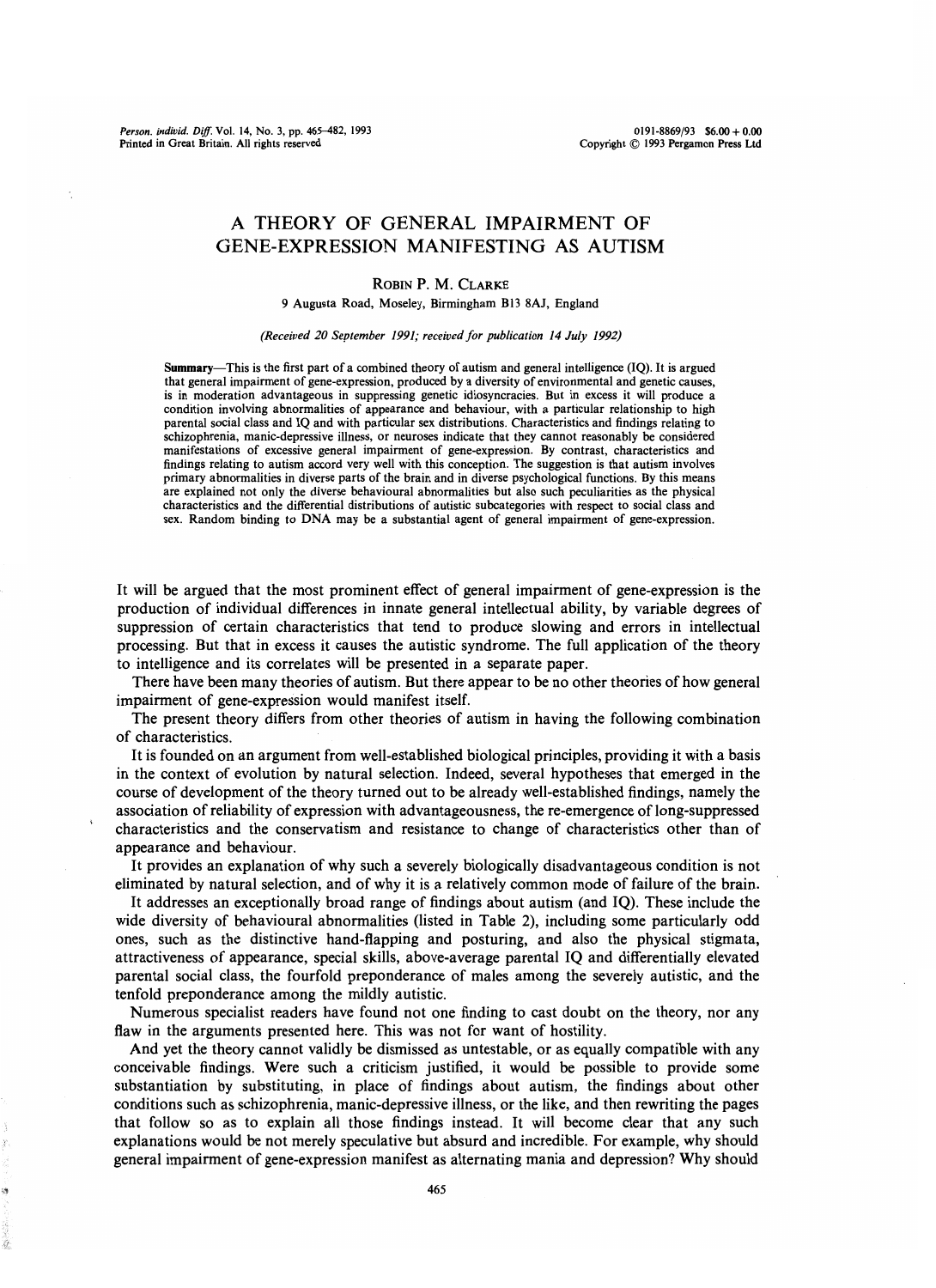See discussions, stats, and author profiles for this publication at: [https://www.researchgate.net/publication/349942124](https://www.researchgate.net/publication/349942124_Alzheimer%27s_disease_as_a_syndrome_of_overloaded_amyloidic_synaptic_tagging_in_memory_networks?enrichId=rgreq-366febfe117442b66d0a3131ad5fa2d8-XXX&enrichSource=Y292ZXJQYWdlOzM0OTk0MjEyNDtBUzo5OTk3NDcyMjk4NjM5MzhAMTYxNTM2OTcyMjY3NQ%3D%3D&el=1_x_2&_esc=publicationCoverPdf)

# [Alzheimer's disease as a syndrome of overloaded amyloidic synaptic tagging in](https://www.researchgate.net/publication/349942124_Alzheimer%27s_disease_as_a_syndrome_of_overloaded_amyloidic_synaptic_tagging_in_memory_networks?enrichId=rgreq-366febfe117442b66d0a3131ad5fa2d8-XXX&enrichSource=Y292ZXJQYWdlOzM0OTk0MjEyNDtBUzo5OTk3NDcyMjk4NjM5MzhAMTYxNTM2OTcyMjY3NQ%3D%3D&el=1_x_3&_esc=publicationCoverPdf) memory networks

READS 211

**Preprint** · March 2021

DOI: 10.31219/osf.io/7gsaz

| <b>CITATIONS</b> |                                      |  |
|------------------|--------------------------------------|--|
| $\Omega$         |                                      |  |
|                  |                                      |  |
| 1 author:        |                                      |  |
|                  | <b>Niall P Murphy</b><br><b>UCLA</b> |  |
|                  | 90 PUBLICATIONS 2,582 CITATIONS      |  |
|                  | <b>SEE PROFILE</b>                   |  |

**Some of the authors of this publication are also working on these related projects:**

**Project** 

Opioid peptide release in the spinal cord [View project](https://www.researchgate.net/project/Opioid-peptide-release-in-the-spinal-cord?enrichId=rgreq-366febfe117442b66d0a3131ad5fa2d8-XXX&enrichSource=Y292ZXJQYWdlOzM0OTk0MjEyNDtBUzo5OTk3NDcyMjk4NjM5MzhAMTYxNTM2OTcyMjY3NQ%3D%3D&el=1_x_9&_esc=publicationCoverPdf)